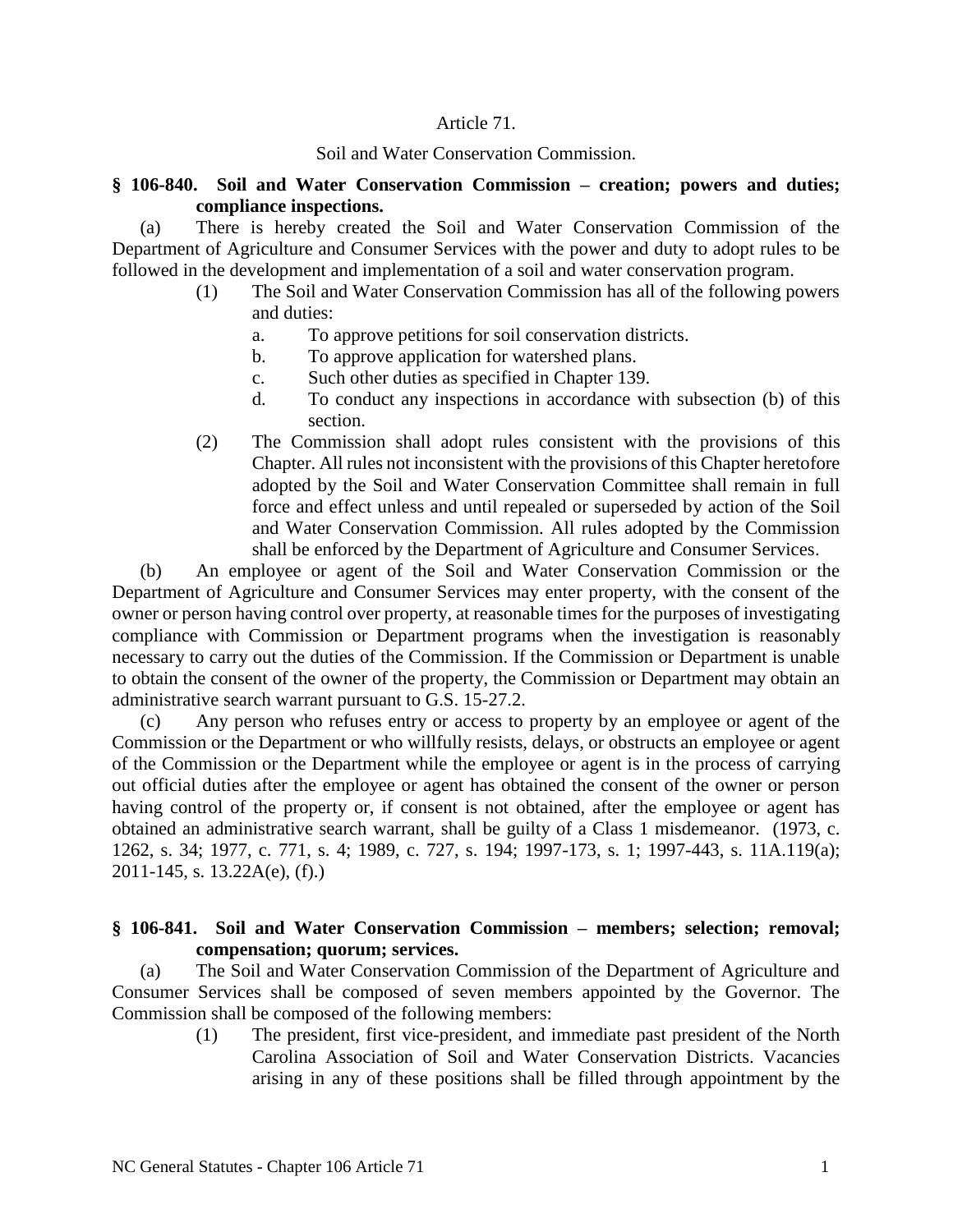Governor upon the nomination by the executive committee of the North Carolina Association of Soil and Water Conservation Districts;

- (2) Three supervisor members nominated by the North Carolina Association of Soil and Water Conservation Districts from its own membership representing the three major geographical regions of the State and appointed by the Governor;
- (3) One member appointed at large by the Governor.

(b) The members of the Commission, except those members serving in an ex officio capacity, shall be appointed for terms of three years and shall serve until their successors are appointed and qualified. Any appointment to fill a vacancy on the Commission created by the resignation, dismissal, death or disability of a member shall be for the balance of the unexpired term.

(c) The office of member of the Soil and Water Conservation Commission may be held concurrently with any other elective or appointive office, in addition to the maximum number of offices permitted to be held by one person under G.S. 128-1.1.

(d) The Governor shall have the power to remove any member of the Commission from office for misfeasance, malfeasance, and nonfeasance according to the provisions of G.S. 143B-13.

(e) The members of the Commission shall receive per diem and necessary travel and subsistence expenses in accordance with the provisions of G.S. 138-5.

(f) A majority of the Commission shall constitute a quorum for the transaction of business.

(g) All clerical and other services required by the Commission shall be supplied by the Department of Agriculture and Consumer Services. (1973, c. 1262, s. 35; 1977, c. 771, s. 4; 1989, c. 727, s. 218(136); 1997-443, s. 11A.119(a); 2002-176, s. 2; 2003-198, s. 1; 2011-145, s.  $13.22A(e)$ , (g).)

# **§ 106-842. Soil and Water Conservation Commission – officers.**

The Soil and Water Conservation Commission shall have a chair and a vice-chair. The chair shall be designated by the Governor from among the members of the Commission to serve as chair at the pleasure of the Governor. The vice-chair shall be elected by and from the members of the Commission and shall serve for a term of two years or until the expiration of the vice-chair's regularly appointed term. (1973, c. 1262, s. 36; 2006-79, s. 7; 2011-145, s. 13.22A(e).)

# **§ 106-843. Soil and Water Conservation Commission – meetings.**

The Soil and Water Conservation Commission shall meet at least quarterly and may hold special meetings at any time and place within the State at the call of the chair or upon the written request of at least four members. (1973, c. 1262, s. 37; 2006-79, s. 8; 2011-145, s. 13.22A(e).)

# **§ 106-844. Soil and Water Conservation Account.**

The Soil and Water Conservation Account is established as a nonreverting account within the Department of Agriculture and Consumer Services. The Account consists of revenue credited to the Account from the sale of soil and water conservation special license plates. The Commission shall use the revenue from the account to fund environmental education and water quality education in North Carolina. (1997-477, s. 5; 1997-443, s. 11A.123; 2011-145, s. 13.22A(e), (dd).)

**§ 106-845:** Reserved for future codification purposes.